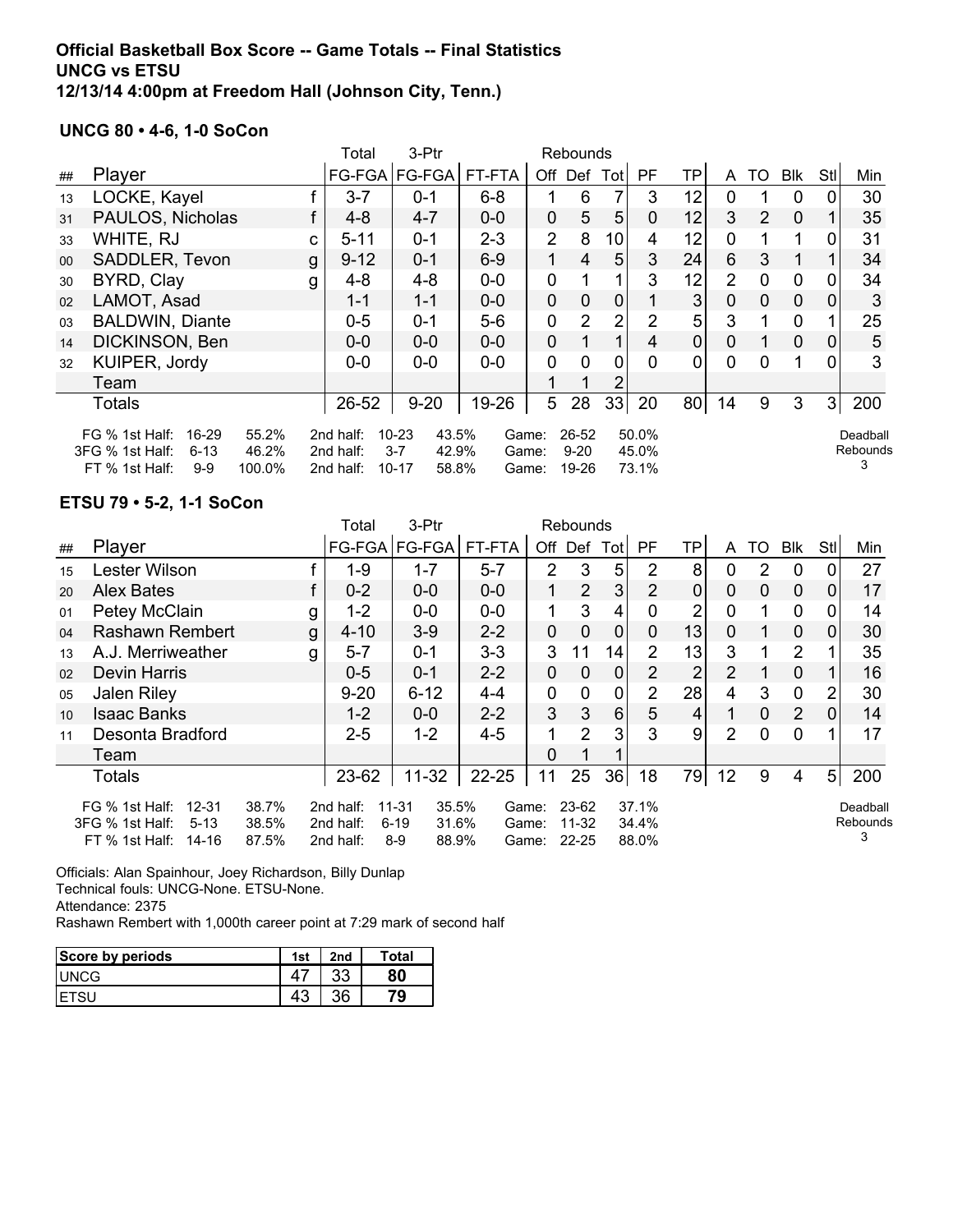# **UNCG vs ETSU 12/13/14 4:00pm at Freedom Hall (Johnson City, Tenn.) 1st PERIOD Play-by-Play (Page 1)**

| <b>HOME TEAM: ETSU</b>                 | <b>Time</b> | <b>Score</b> | <b>Margin</b>   | <b>VISITORS: UNCG</b>               |
|----------------------------------------|-------------|--------------|-----------------|-------------------------------------|
|                                        | 19:37       | $0 - 2$      | V <sub>2</sub>  | GOOD! LAYUP by WHITE, RJ [PNT]      |
|                                        | 19:37       |              |                 | ASSIST by SADDLER, Tevon            |
| MISSED JUMPER by Alex Bates            | 19:23       |              |                 | REBOUND (DEF) by LOCKE, Kayel       |
|                                        | 19:07       | $0 - 4$      | V <sub>4</sub>  | GOOD! JUMPER by WHITE, RJ           |
|                                        |             |              |                 |                                     |
| MISSED FT SHOT by Lester Wilson        | 18:48       |              |                 | FOUL by WHITE, RJ (P1T1)            |
| REBOUND (OFF) by (DEADBALL)            | 18:48       |              |                 |                                     |
| GOOD! FT SHOT by Lester Wilson         | 18:48       | $1 - 4$      | $V_3$           |                                     |
| REBOUND (DEF) by Petey McClain         | 18:33       |              |                 | MISSED JUMPER by WHITE, RJ          |
| MISSED 3 PTR by Rashawn Rembert        | 18:19       |              |                 | REBOUND (DEF) by WHITE, RJ          |
|                                        | 18:09       |              |                 | TURNOVR by SADDLER, Tevon           |
| TURNOVR by Rashawn Rembert             | 17:53       |              |                 |                                     |
|                                        |             |              |                 |                                     |
|                                        | 17:52       |              |                 | STEAL by PAULOS, Nicholas           |
| REBOUND (DEF) by Alex Bates            | 17:34       |              |                 | MISSED 3 PTR by PAULOS, Nicholas    |
|                                        | 17:31       |              |                 | FOUL by LOCKE, Kayel (P1T2)         |
| GOOD! FT SHOT by A.J. Merriweather     | 17:18       | $2 - 4$      | V <sub>2</sub>  | FOUL by SADDLER, Tevon (P1T3)       |
| GOOD! FT SHOT by A.J. Merriweather     | 17:18       | $3 - 4$      | V <sub>1</sub>  |                                     |
|                                        | 17:07       | $3 - 7$      | V <sub>4</sub>  | GOOD! 3 PTR by BYRD, Clay           |
|                                        | 17:07       |              |                 | ASSIST by SADDLER, Tevon            |
|                                        |             |              |                 |                                     |
| MISSED 3 PTR by Rashawn Rembert        | 16:54       |              |                 | REBOUND (DEF) by SADDLER, Tevon     |
| REBOUND (DEF) by Lester Wilson         | 16:44       |              |                 | MISSED 3 PTR by WHITE, RJ           |
| MISSED 3 PTR by A.J. Merriweather      | 16:36       |              |                 | REBOUND (DEF) by LOCKE, Kayel       |
|                                        | 16:01       | $3 - 10$     | V <sub>7</sub>  | GOOD! 3 PTR by PAULOS, Nicholas     |
|                                        | 16:01       |              |                 | ASSIST by BYRD, Clay                |
| <b>TURNOVR by Petey McClain</b>        | 15:33       |              |                 |                                     |
|                                        | 15:33       |              |                 | <b>TIMEOUT MEDIA</b>                |
|                                        |             |              |                 |                                     |
| SUB IN: Desonta Bradford               | 15:33       |              |                 | SUB IN: KUIPER, Jordy               |
| SUB IN: Jalen Riley                    | 15:33       |              |                 | SUB IN: BALDWIN, Diante             |
| SUB IN: Devin Harris                   | 15:33       |              |                 | SUB OUT: WHITE, RJ                  |
| SUB OUT: A.J. Merriweather             | 15:33       |              |                 | SUB OUT: BYRD, Clay                 |
| SUB OUT: Lester Wilson                 | 15:33       |              |                 |                                     |
| SUB OUT: Petey McClain                 | 15:33       |              |                 |                                     |
|                                        |             |              |                 |                                     |
| FOUL by Alex Bates (P1T1)              | 15:07       | $3 - 11$     | V8              | GOOD! FT SHOT by LOCKE, Kayel       |
|                                        | 15:07       | $3 - 12$     | V <sub>9</sub>  | GOOD! FT SHOT by LOCKE, Kayel       |
| SUB IN: Isaac Banks                    | 15:07       |              |                 |                                     |
| SUB OUT: Alex Bates                    | 15:07       |              |                 |                                     |
| MISSED 3 PTR by Jalen Riley            | 14:49       |              |                 | REBOUND (DEF) by PAULOS, Nicholas   |
|                                        | 14:36       | $3 - 14$     | V <sub>11</sub> | GOOD! LAYUP by SADDLER, Tevon [PNT] |
| FOUL by Isaac Banks (P1T2)             | 14:36       | $3 - 15$     | V <sub>12</sub> | GOOD! FT SHOT by SADDLER, Tevon     |
| MISSED JUMPER by Devin Harris          | 14:16       |              |                 | REBOUND (DEF) by PAULOS, Nicholas   |
|                                        |             |              |                 |                                     |
|                                        | 14:01       | $3 - 17$     | V <sub>14</sub> | GOOD! JUMPER by LOCKE, Kayel        |
|                                        | 13:59       |              |                 | ASSIST by PAULOS, Nicholas          |
| TIMEOUT 30sec                          | 13:59       |              |                 |                                     |
| SUB IN: A.J. Merriweather              | 13:59       |              |                 | SUB IN: BYRD, Clay                  |
| SUB OUT: Rashawn Rembert               | 13:59       |              |                 | SUB OUT: SADDLER, Tevon             |
| GOOD! LAYUP by A.J. Merriweather [PNT] | 13:50       | $5 - 17$     | V <sub>12</sub> |                                     |
| ASSIST by Jalen Riley                  | 13:50       |              |                 |                                     |
|                                        |             |              |                 |                                     |
| REBOUND (DEF) by Isaac Banks           | 13:27       |              |                 | MISSED 3 PTR by PAULOS, Nicholas    |
| GOOD! JUMPER by Jalen Riley            | 13:09       | $7 - 17$     | $V$ 10          |                                     |
|                                        | 13:03       | $7 - 20$     | V <sub>13</sub> | GOOD! 3 PTR by BYRD, Clay           |
|                                        | 13:03       |              |                 | ASSIST by BALDWIN, Diante           |
| GOOD! JUMPER by Isaac Banks            | 12:35       | $9 - 20$     | V <sub>11</sub> |                                     |
| <b>ASSIST by Devin Harris</b>          | 12:35       |              |                 |                                     |
| <b>BLOCK by Isaac Banks</b>            | 12:18       |              |                 | MISSED LAYUP by LOCKE, Kayel        |
| REBOUND (DEF) by Desonta Bradford      | 12:17       |              |                 |                                     |
|                                        |             |              |                 |                                     |
| MISSED LAYUP by Devin Harris           | 12:09       |              |                 |                                     |
| REBOUND (OFF) by Isaac Banks           | 12:09       |              |                 |                                     |
| MISSED JUMPER by Isaac Banks           | 12:06       |              |                 | BLOCK by KUIPER, Jordy              |
|                                        | 12:04       |              |                 | REBOUND (DEF) by BALDWIN, Diante    |
| FOUL by Devin Harris (P1T3)            | 12:04       |              |                 |                                     |
|                                        | 12:04       |              |                 | SUB IN : DICKINSON, Ben             |
|                                        | 12:04       |              |                 |                                     |
|                                        |             |              |                 | SUB IN: WHITE, RJ                   |
|                                        | 12:04       |              |                 | SUB IN: SADDLER, Tevon              |
|                                        | 12:04       |              |                 | SUB OUT: KUIPER, Jordy              |
|                                        | 12:04       |              |                 | SUB OUT: LOCKE, Kayel               |
|                                        | 12:04       |              |                 | SUB OUT: PAULOS, Nicholas           |
|                                        | 11:48       |              |                 | <b>TURNOVR by BALDWIN. Diante</b>   |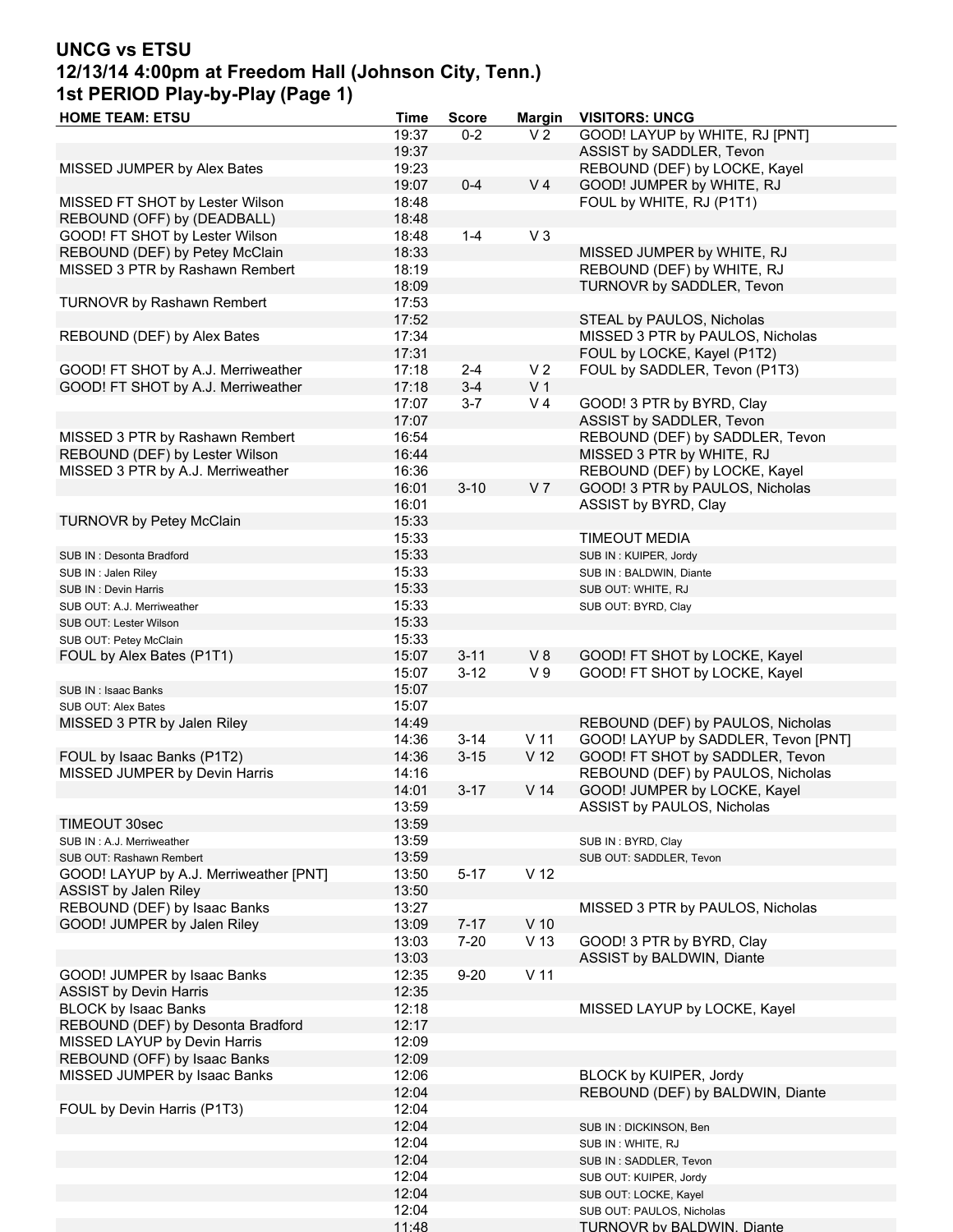# **UNCG vs ETSU 12/13/14 4:00pm at Freedom Hall (Johnson City, Tenn.) 1st PERIOD Play-by-Play (Page 2)**

| <b>HOME TEAM: ETSU</b>              | <b>Time</b> | <b>Score</b> | <b>Margin</b>   | <b>VISITORS: UNCG</b>             |
|-------------------------------------|-------------|--------------|-----------------|-----------------------------------|
| <b>STEAL by Devin Harris</b>        | 11:47       |              |                 |                                   |
| MISSED DUNK by Devin Harris         | 11:44       |              |                 | REBOUND (DEF) by DICKINSON, Ben   |
|                                     | 11:22       | $9 - 23$     | V <sub>14</sub> | GOOD! 3 PTR by BYRD, Clay         |
|                                     | 11:22       |              |                 | ASSIST by SADDLER, Tevon          |
|                                     | 11:00       |              |                 | FOUL by BYRD, Clay (P1T4)         |
| TIMEOUT media                       | 11:00       |              |                 |                                   |
| SUB IN: Rashawn Rembert             | 11:00       |              |                 | SUB IN: PAULOS, Nicholas          |
| SUB IN : Lester Wilson              | 11:00       |              |                 | SUB OUT: BALDWIN, Diante          |
| SUB OUT: Isaac Banks                | 11:00       |              |                 |                                   |
| SUB OUT: Devin Harris               | 11:00       |              |                 |                                   |
| GOOD! JUMPER by Desonta Bradford    | 10:49       | $11 - 23$    | V <sub>12</sub> |                                   |
| GOOD! FT SHOT by Desonta Bradford   | 10:49       | $12 - 23$    | V <sub>11</sub> | FOUL by DICKINSON, Ben (P1T5)     |
|                                     | 10:49       |              |                 | SUB IN: LOCKE, Kayel              |
|                                     | 10:49       |              |                 | SUB OUT: DICKINSON, Ben           |
|                                     | 10:44       |              |                 | TURNOVR by PAULOS, Nicholas       |
| STEAL by Desonta Bradford           | 10:42       |              |                 |                                   |
| MISSED LAYUP by Jalen Riley         | 10:40       |              |                 | REBOUND (DEF) by SADDLER, Tevon   |
|                                     | 10:36       | $12 - 25$    | V <sub>13</sub> | GOOD! LAYUP by WHITE, RJ [FB/PNT] |
|                                     | 10:36       |              |                 | ASSIST by SADDLER, Tevon          |
| GOOD! 3 PTR by Desonta Bradford     | 10:27       | $15 - 25$    | $V$ 10          |                                   |
| ASSIST by A.J. Merriweather         | 10:27       |              |                 |                                   |
| FOUL by Lester Wilson (P1T4)        | 10:08       |              |                 |                                   |
| REBOUND (DEF) by Desonta Bradford   | 09:56       |              |                 | MISSED 3 PTR by PAULOS, Nicholas  |
| MISSED 3 PTR by Rashawn Rembert     | 09:48       |              |                 | REBOUND (DEF) by LOCKE, Kayel     |
| FOUL by Desonta Bradford (P1T5)     | 09:39       |              |                 |                                   |
| SUB IN: Alex Bates                  | 09:39       |              |                 | SUB IN: BALDWIN, Diante           |
| SUB OUT: Desonta Bradford           | 09:39       |              |                 | SUB OUT: BYRD, Clay               |
| REBOUND (DEF) by Lester Wilson      | 09:09       |              |                 | MISSED 3 PTR by LOCKE, Kayel      |
| GOOD! 3 PTR by Jalen Riley          | 08:58       | 18-25        | V <sub>7</sub>  |                                   |
| REBOUND (DEF) by A.J. Merriweather  | 08:26       |              |                 | MISSED LAYUP by WHITE, RJ         |
| GOOD! FT SHOT by Lester Wilson      | 08:16       | 19-25        | $V_6$           | FOUL by LOCKE, Kayel (P2T6)       |
| GOOD! FT SHOT by Lester Wilson      | 08:16       | 20-25        | V <sub>5</sub>  |                                   |
| GOOD! FT SHOT by Lester Wilson      | 08:16       | $21 - 25$    | V <sub>4</sub>  |                                   |
|                                     | 08:16       |              |                 | SUB IN: BYRD, Clay                |
|                                     | 08:16       |              |                 | SUB IN : DICKINSON, Ben           |
|                                     | 08:16       |              |                 | SUB OUT: WHITE, RJ                |
|                                     | 08:16       |              |                 | SUB OUT: LOCKE, Kayel             |
|                                     | 07:54       | $21 - 27$    | $V_6$           | GOOD! JUMPER by SADDLER, Tevon    |
| MISSED 3 PTR by Lester Wilson       | 07:46       |              |                 | REBOUND (DEF) by PAULOS, Nicholas |
| FOUL by Alex Bates (P2T6)           | 07:30       |              |                 |                                   |
|                                     | 07:30       |              |                 | TIMFOUT MEDIA                     |
|                                     | 07:30       | 21-28        | V <sub>7</sub>  | GOOD! FT SHOT by SADDLER, Tevon   |
|                                     | 07:30       | 21-29        | V 8             | GOOD! FT SHOT by SADDLER, Tevon   |
| SUB IN: Desonta Bradford            | 07:30       |              |                 | SUB IN: WHITE, RJ                 |
| SUB IN: Devin Harris                | 07:30       |              |                 | SUB OUT: DICKINSON, Ben           |
| SUB OUT: Rashawn Rembert            | 07:30       |              |                 |                                   |
| SUB OUT: Alex Bates                 | 07:30       |              |                 |                                   |
| GOOD! 3 PTR by Jalen Riley          | 07:20       | 24-29        | V <sub>5</sub>  |                                   |
| <b>ASSIST by Devin Harris</b>       | 07:20       |              |                 |                                   |
| REBOUND (DEF) by A.J. Merriweather  | 07:04       |              |                 | MISSED 3 PTR by BYRD, Clay        |
| GOOD! FT SHOT by Jalen Riley        | 06:50       | 25-29        | V <sub>4</sub>  | FOUL by BALDWIN, Diante (P1T7)    |
| GOOD! FT SHOT by Jalen Riley        | 06:50       | 26-29        | $V_3$           |                                   |
| REBOUND (DEF) by A.J. Merriweather  | 06:41       |              |                 | MISSED 3 PTR by BYRD, Clay        |
| MISSED JUMPER by Desonta Bradford   | 06:30       |              |                 | REBOUND (DEF) by SADDLER, Tevon   |
|                                     | 06:18       |              |                 | TURNOVR by SADDLER, Tevon         |
| STEAL by Jalen Riley                | 06:17       |              |                 |                                   |
| GOOD! LAYUP by Jalen Riley [FB/PNT] | 06:15       | 28-29        | V <sub>1</sub>  |                                   |
| FOUL by A.J. Merriweather (P1T7)    | 06:09       | 28-30        | V <sub>2</sub>  | GOOD! FT SHOT by BALDWIN, Diante  |
|                                     | 06:09       | 28-31        | $V_3$           | GOOD! FT SHOT by BALDWIN, Diante  |
| MISSED LAYUP by Devin Harris        | 05:51       |              |                 | BLOCK by SADDLER, Tevon           |
| REBOUND (OFF) by Lester Wilson      | 05:48       |              |                 |                                   |
|                                     |             |              |                 |                                   |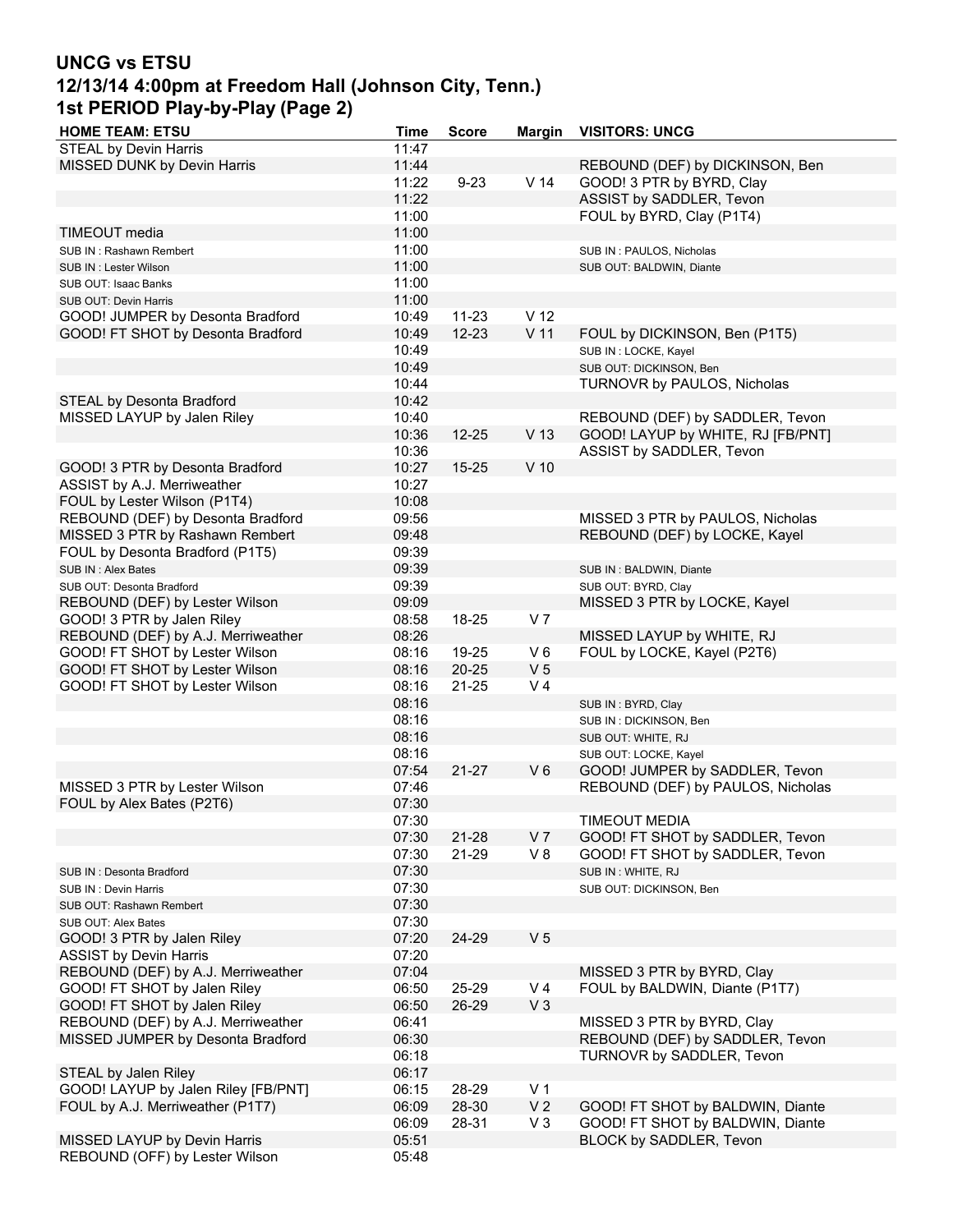## **UNCG vs ETSU 12/13/14 4:00pm at Freedom Hall (Johnson City, Tenn.) 1st PERIOD Play-by-Play (Page 3)**

| <b>HOME TEAM: ETSU</b>                 | <b>Time</b>    | <b>Score</b> | <b>Margin</b>  | <b>VISITORS: UNCG</b>                |
|----------------------------------------|----------------|--------------|----------------|--------------------------------------|
| MISSED 3 PTR by Lester Wilson          | 05:45          |              |                |                                      |
| REBOUND (OFF) by A.J. Merriweather     | 05:45          |              |                |                                      |
| TURNOVR by Jalen Riley                 | 05:41          |              |                |                                      |
|                                        | 05:17          | 28-33        | V <sub>5</sub> | GOOD! LAYUP by SADDLER, Tevon [PNT]  |
| GOOD! 3 PTR by Jalen Riley             | 05:05          | $31 - 33$    | V <sub>2</sub> |                                      |
| FOUL by Desonta Bradford (P2T8)        | 04:53          | $31 - 34$    | $V_3$          | GOOD! FT SHOT by BALDWIN, Diante     |
|                                        | 04:53          | 31-35        | V <sub>4</sub> | GOOD! FT SHOT by BALDWIN, Diante     |
| SUB IN: Rashawn Rembert                | 04:53          |              |                | SUB IN: LAMOT, Asad                  |
| SUB OUT: Desonta Bradford              | 04:53          |              |                | SUB OUT: BALDWIN, Diante             |
| MISSED JUMPER by Jalen Riley           | 04:41          |              |                | REBOUND (DEF) by WHITE, RJ           |
|                                        | 04:20          | 31-38        | V <sub>7</sub> | GOOD! 3 PTR by LAMOT, Asad           |
|                                        | 04:15          |              |                | ASSIST by PAULOS, Nicholas           |
| GOOD! 3 PTR by Jalen Riley             | 04:07          | 34-38        | V <sub>4</sub> |                                      |
| ASSIST by A.J. Merriweather            | 04:07          |              |                |                                      |
|                                        | 03:52          |              | $V_6$          |                                      |
|                                        |                | 34-40        |                | GOOD! JUMPER by SADDLER, Tevon [PNT] |
|                                        | 03:32          |              |                | FOUL by LAMOT, Asad (P1T8)           |
| <b>TIMEOUT MEDIA</b>                   | 03:32          |              |                |                                      |
| MISSED FT SHOT by Desonta Bradford     | 03:32          |              |                |                                      |
| REBOUND (OFF) by (DEADBALL)            | 03:32          |              |                |                                      |
| GOOD! FT SHOT by Desonta Bradford      | 03:32          | 35-40        | V <sub>5</sub> |                                      |
| SUB IN: Desonta Bradford               | 03:32          |              |                | SUB IN: BALDWIN, Diante              |
| SUB OUT: Devin Harris                  | 03:32          |              |                | SUB OUT: SADDLER, Tevon              |
| REBOUND (DEF) by A.J. Merriweather     | 03:09          |              |                | MISSED JUMPER by WHITE, RJ           |
| TIMEOUT 30sec                          | 02:59          |              |                |                                      |
| SUB IN: Petey McClain                  | 02:59          |              |                | SUB IN: SADDLER, Tevon               |
| SUB OUT: Desonta Bradford              | 02:59          |              |                | SUB OUT: PAULOS, Nicholas            |
| GOOD! FT SHOT by Rashawn Rembert       | 02:55          | 36-40        | V <sub>4</sub> | FOUL by BYRD, Clay (P2T9)            |
| GOOD! FT SHOT by Rashawn Rembert       | 02:55          | 37-40        | $V_3$          |                                      |
|                                        | 02:36          | 37-42        | V <sub>5</sub> | GOOD! JUMPER by SADDLER, Tevon       |
| <b>TURNOVR by Lester Wilson</b>        | 02:26          |              |                |                                      |
|                                        | 02:26          |              |                | SUB IN: PAULOS, Nicholas             |
|                                        | 02:26          |              |                | SUB OUT: LAMOT, Asad                 |
| REBOUND (DEF) by A.J. Merriweather     | 02:14          |              |                | MISSED LAYUP by PAULOS, Nicholas     |
| MISSED 3 PTR by Lester Wilson          | 02:06          |              |                |                                      |
| REBOUND (OFF) by A.J. Merriweather     | 02:06          |              |                |                                      |
| GOOD! LAYUP by A.J. Merriweather [PNT] | 02:04          | 39-42        | V <sub>3</sub> |                                      |
| STEAL by Jalen Riley                   | 01:47          |              |                | TURNOVR by WHITE, RJ                 |
| MISSED LAYUP by Jalen Riley            | 01:43          |              |                |                                      |
| REBOUND (OFF) by Petey McClain         | 01:43          |              |                |                                      |
| GOOD! LAYUP by Petey McClain [PNT]     | 01:39          | 41-42        | V <sub>1</sub> |                                      |
|                                        |                |              |                |                                      |
|                                        | 01:37<br>01:37 |              |                | TIMEOUT 30sec                        |
| SUB IN: Isaac Banks                    |                |              |                |                                      |
| SUB OUT: Lester Wilson                 | 01:37          |              |                |                                      |
| REBOUND (DEF) by Isaac Banks           | 01:24          |              |                | MISSED JUMPER by BALDWIN, Diante     |
| TURNOVR by Jalen Riley                 | 01:16          |              |                |                                      |
|                                        | 00:55          | $41 - 44$    | $V_3$          | GOOD! JUMPER by SADDLER, Tevon       |
| MISSED LAYUP by Petey McClain          | 00:40          |              |                | REBOUND (DEF) by WHITE, RJ           |
|                                        | 00:33          | 41-47        | $V_6$          | GOOD! 3 PTR by PAULOS, Nicholas      |
|                                        | 00:33          |              |                | ASSIST by BALDWIN, Diante            |
| GOOD! FT SHOT by Jalen Riley           | 00:01          | 42-47        | V <sub>5</sub> | FOUL by BALDWIN, Diante (P2T10)      |
| GOOD! FT SHOT by Jalen Riley           | 00:01          | 43-47        | V <sub>4</sub> |                                      |
| SUB IN: Desonta Bradford               | 00:01          |              |                |                                      |
| SUB OUT: Rashawn Rembert               | 00:01          |              |                |                                      |

## UNCG 47, ETSU 43

|                       | In. | ∩ff | 2nd                    | Fast |            |                         |
|-----------------------|-----|-----|------------------------|------|------------|-------------------------|
| 1st period-only Paint |     |     | T/O Chance Break Bench |      |            |                         |
| UNCG 10               |     | 6   | - 0                    |      | $\sqrt{ }$ | Score tied - 0 times.   |
| <b>FTSU</b>           |     | 4   | 4                      |      | -29        | Lead changed - 0 times. |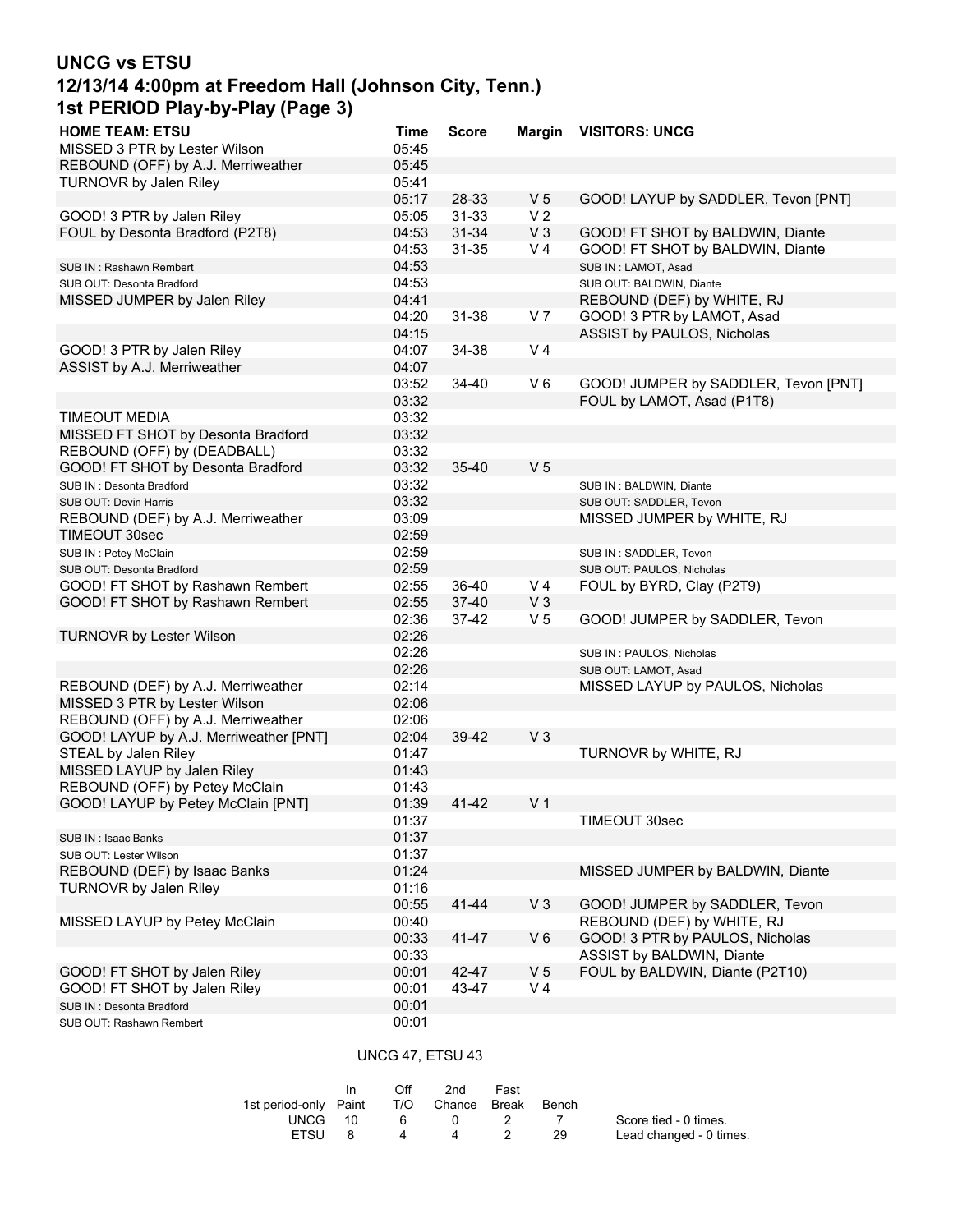# **UNCG vs ETSU 12/13/14 4:00pm at Freedom Hall (Johnson City, Tenn.) 2nd PERIOD Play-by-Play (Page 1)**

| <b>HOME TEAM: ETSU</b>                 | <b>Time</b> | <b>Score</b> | <b>Margin</b>  | <b>VISITORS: UNCG</b>              |
|----------------------------------------|-------------|--------------|----------------|------------------------------------|
| SUB IN: Isaac Banks                    | 20:00       |              |                |                                    |
| SUB OUT: Alex Bates                    | 20:00       |              |                |                                    |
| TURNOVR by A.J. Merriweather           | 19:52       |              |                |                                    |
|                                        | 19:50       |              |                | STEAL by SADDLER, Tevon            |
| FOUL by Isaac Banks (P2T1)             |             |              | V <sub>5</sub> | GOOD! FT SHOT by SADDLER, Tevon    |
|                                        | 19:30       | 43-48        |                |                                    |
| REBOUND (DEF) by A.J. Merriweather     | 19:30       |              |                | MISSED FT SHOT by SADDLER, Tevon   |
| MISSED 3 PTR by Lester Wilson          | 19:18       |              |                |                                    |
| REBOUND (OFF) by Isaac Banks           | 19:18       |              |                |                                    |
| GOOD! 3 PTR by Rashawn Rembert         | 19:13       | 46-48        | V <sub>2</sub> |                                    |
| ASSIST by Isaac Banks                  | 19:13       |              |                |                                    |
| FOUL by Isaac Banks (P3T2)             | 19:01       | 46-49        | $V_3$          | GOOD! FT SHOT by LOCKE, Kayel      |
|                                        | 19:01       |              |                | MISSED FT SHOT by LOCKE, Kayel     |
|                                        | 19:01       |              |                | REBOUND (OFF) by (TEAM)            |
| BLOCK by A.J. Merriweather             | 18:31       |              |                | MISSED LAYUP by LOCKE, Kayel       |
|                                        | 18:29       |              |                | REBOUND (OFF) by LOCKE, Kayel      |
| FOUL by Isaac Banks (P4T3)             | 18:28       |              |                | MISSED FT SHOT by LOCKE, Kayel     |
|                                        | 18:28       |              |                | REBOUND (OFF) by (DEADBALL)        |
|                                        | 18:28       |              | V <sub>4</sub> |                                    |
|                                        |             | 46-50        |                | GOOD! FT SHOT by LOCKE, Kayel      |
| SUB IN: Alex Bates                     | 18:28       |              |                |                                    |
| SUB OUT: Isaac Banks                   | 18:28       |              |                |                                    |
| MISSED LAYUP by Lester Wilson          | 18:17       |              |                | REBOUND (DEF) by LOCKE, Kayel      |
|                                        | 17:57       | 46-52        | $V_6$          | GOOD! JUMPER by LOCKE, Kayel [PNT] |
|                                        | 17:57       |              |                | ASSIST by PAULOS, Nicholas         |
| MISSED JUMPER by Lester Wilson         | 17:39       |              |                | REBOUND (DEF) by WHITE, RJ         |
| REBOUND (DEF) by Alex Bates            | 17:15       |              |                | MISSED JUMPER by LOCKE, Kayel      |
|                                        | 17:12       |              |                | FOUL by WHITE, RJ (P2T1)           |
| SUB IN: Jalen Riley                    | 17:12       |              |                | SUB IN : DICKINSON, Ben            |
| SUB OUT: Petey McClain                 | 17:12       |              |                | SUB IN: BALDWIN, Diante            |
|                                        | 17:12       |              |                | SUB OUT: SADDLER, Tevon            |
|                                        | 17:12       |              |                |                                    |
|                                        |             |              |                | SUB OUT: LOCKE, Kayel              |
| GOOD! LAYUP by A.J. Merriweather [PNT] | 17:00       | 48-52        | V <sub>4</sub> |                                    |
| ASSIST by Jalen Riley                  | 17:00       |              |                |                                    |
| GOOD! FT SHOT by A.J. Merriweather     | 17:00       | 49-52        | $V_3$          | FOUL by DICKINSON, Ben (P2T2)      |
|                                        | 16:48       |              |                | TIMEOUT 30sec                      |
|                                        | 16:48       |              |                | SUB IN: LOCKE, Kayel               |
|                                        | 16:48       |              |                | SUB OUT: WHITE, RJ                 |
| REBOUND (DEF) by A.J. Merriweather     | 16:26       |              |                | MISSED 3 PTR by BALDWIN, Diante    |
|                                        | 16:12       |              |                | FOUL by SADDLER, Tevon (P2T3)      |
|                                        | 16:07       |              |                | FOUL by DICKINSON, Ben (P3T4)      |
|                                        | 16:07       |              |                | SUB IN: WHITE, RJ                  |
|                                        | 16:07       |              |                | SUB OUT: DICKINSON, Ben            |
| MISSED 3 PTR by Jalen Riley            | 16:06       |              |                | REBOUND (DEF) by BALDWIN, Diante   |
| REBOUND (DEF) by A.J. Merriweather     | 15:39       |              |                | MISSED JUMPER by BALDWIN, Diante   |
| GOOD! LAYUP by A.J. Merriweather [PNT] | 15:29       | 51-52        | V <sub>1</sub> |                                    |
|                                        | 15:22       |              |                | TURNOVR by SADDLER, Tevon          |
| <b>TIMEOUT MEDIA</b>                   | 15:22       |              |                |                                    |
|                                        |             |              |                |                                    |
| GOOD! LAYUP by Jalen Riley [PNT]       | 14:52       | 53-52        | H <sub>1</sub> |                                    |
|                                        | 14:19       | 53-55        | V <sub>2</sub> | GOOD! 3 PTR by PAULOS, Nicholas    |
|                                        | 14:19       |              |                | ASSIST by BYRD, Clay               |
|                                        | 14:02       |              |                | FOUL by BYRD, Clay (P3T5)          |
|                                        | 14:02       |              |                | SUB IN: SADDLER, Tevon             |
|                                        | 14:02       |              |                | SUB OUT: BALDWIN, Diante           |
| MISSED 3 PTR by Rashawn Rembert        | 13:56       |              |                |                                    |
| REBOUND (OFF) by Alex Bates            | 13:56       |              |                |                                    |
| MISSED LAYUP by Alex Bates             | 13:52       |              |                | REBOUND (DEF) by WHITE, RJ         |
|                                        | 13:32       | 53-58        | V <sub>5</sub> | GOOD! 3 PTR by BYRD, Clay          |
|                                        | 13:32       |              |                | ASSIST by SADDLER, Tevon           |
| TIMEOUT 30sec                          | 13:26       |              |                |                                    |
| SUB IN: Desonta Bradford               | 13:26       |              |                |                                    |
|                                        | 13:26       |              |                |                                    |
| SUB IN: Devin Harris                   |             |              |                |                                    |
| SUB OUT: A.J. Merriweather             | 13:26       |              |                |                                    |
| SUB OUT: Rashawn Rembert               | 13:26       |              |                |                                    |
|                                        | 13:16       |              |                | FOUL by SADDLER, Tevon (P3T6)      |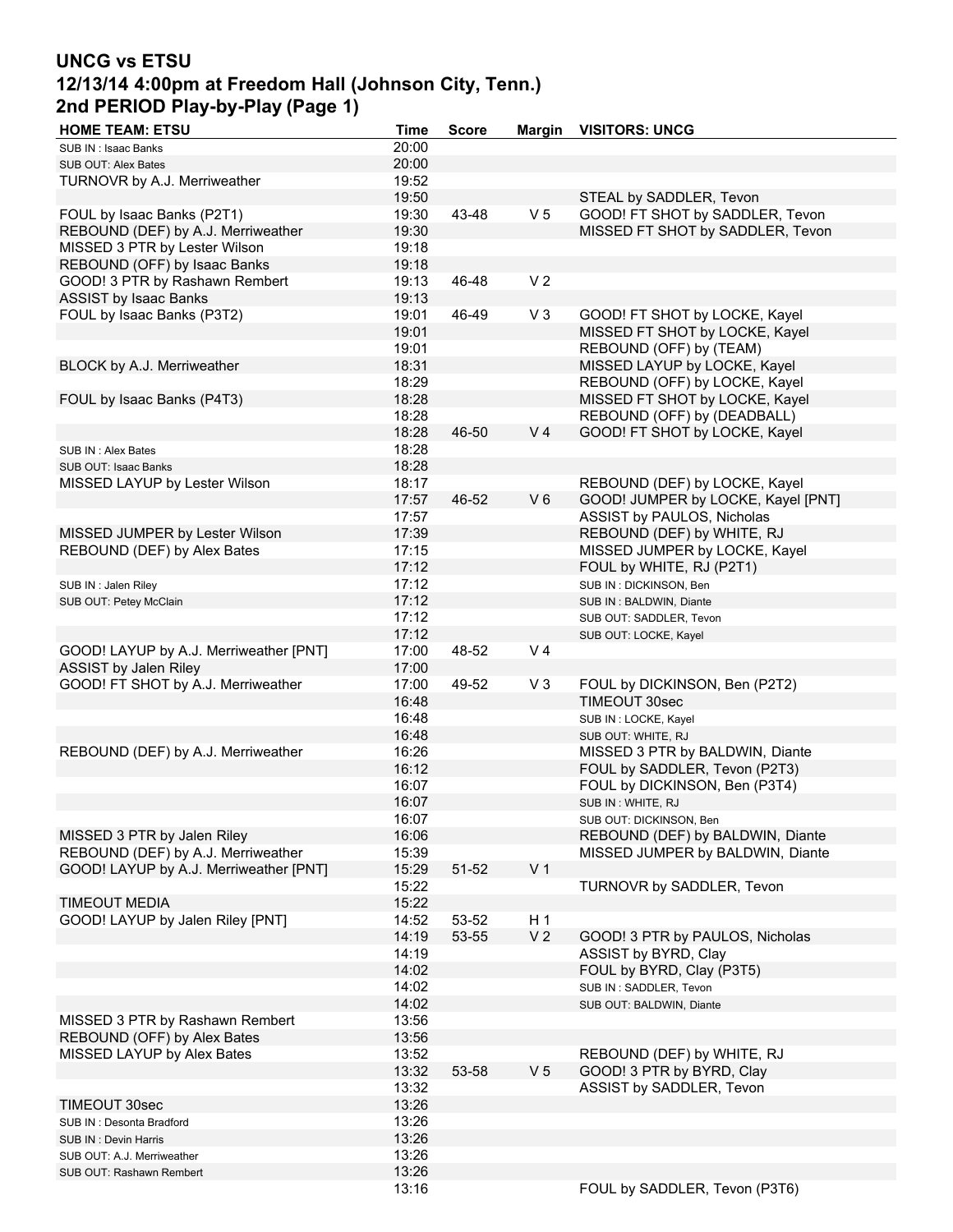# **UNCG vs ETSU 12/13/14 4:00pm at Freedom Hall (Johnson City, Tenn.) 2nd PERIOD Play-by-Play (Page 2)**

| <b>HOME TEAM: ETSU</b>                 | Time  | <b>Score</b> | <b>Margin</b>  | <b>VISITORS: UNCG</b>               |
|----------------------------------------|-------|--------------|----------------|-------------------------------------|
| SUB IN: A.J. Merriweather              | 13:16 |              |                |                                     |
| SUB OUT: Alex Bates                    | 13:16 |              |                |                                     |
| <b>TURNOVR by Lester Wilson</b>        | 13:03 |              |                |                                     |
| SUB IN: Isaac Banks                    | 13:03 |              |                |                                     |
| SUB OUT: Lester Wilson                 | 13:03 |              |                |                                     |
| FOUL by Devin Harris (P2T4)            | 12:45 | 53-59        | $V_6$          | GOOD! FT SHOT by LOCKE, Kayel       |
|                                        | 12:45 | 53-60        | V <sub>7</sub> |                                     |
|                                        |       |              |                | GOOD! FT SHOT by LOCKE, Kayel       |
| GOOD! FT SHOT by Desonta Bradford      | 12:26 | 54-60        | $V_6$          | FOUL by WHITE, RJ (P3T7)            |
| GOOD! FT SHOT by Desonta Bradford      | 12:26 | 55-60        | V <sub>5</sub> |                                     |
|                                        | 12:26 |              |                | SUB IN : DICKINSON, Ben             |
|                                        | 12:26 |              |                | SUB IN: BALDWIN, Diante             |
|                                        | 12:26 |              |                | SUB OUT: WHITE, RJ                  |
|                                        | 12:26 |              |                | SUB OUT: PAULOS, Nicholas           |
|                                        | 11:57 | 55-62        | V <sub>7</sub> | GOOD! LAYUP by LOCKE, Kayel [PNT]   |
|                                        | 11:57 |              |                | ASSIST by SADDLER, Tevon            |
|                                        | 11:30 |              |                | FOUL by LOCKE, Kayel (P3T8)         |
|                                        |       |              |                |                                     |
| <b>TIMEOUT MEDIA</b>                   | 11:30 |              |                |                                     |
| GOOD! FT SHOT by Devin Harris          | 11:30 | 56-62        | $V_6$          |                                     |
| GOOD! FT SHOT by Devin Harris          | 11:30 | 57-62        | V <sub>5</sub> |                                     |
|                                        | 11:30 |              |                | SUB OUT: BALDWIN, Diante            |
|                                        | 11:25 |              |                | TURNOVR by LOCKE, Kayel             |
| STEAL by A.J. Merriweather             | 11:24 |              |                |                                     |
| GOOD! 3 PTR by Jalen Riley [FB]        | 11:21 | 60-62        | V <sub>2</sub> |                                     |
| ASSIST by A.J. Merriweather            | 11:21 |              |                |                                     |
|                                        |       |              |                |                                     |
| BLOCK by A.J. Merriweather             | 10:46 |              |                | MISSED JUMPER by BALDWIN, Diante    |
| REBOUND (DEF) by A.J. Merriweather     | 10:43 |              |                |                                     |
| MISSED 3 PTR by Desonta Bradford       | 10:40 |              |                |                                     |
| REBOUND (OFF) by Isaac Banks           | 10:40 |              |                |                                     |
| MISSED 3 PTR by Jalen Riley            | 10:17 |              |                | REBOUND (DEF) by LOCKE, Kayel       |
|                                        | 10:13 |              |                | FOUL by DICKINSON, Ben (P4T9)       |
|                                        | 10:13 |              |                | TURNOVR by DICKINSON, Ben           |
| GOOD! FT SHOT by Isaac Banks           | 10:13 | 61-62        | V <sub>1</sub> |                                     |
| GOOD! FT SHOT by Isaac Banks           | 10:13 | 62-62        | T <sub>1</sub> |                                     |
|                                        | 10:13 |              |                |                                     |
|                                        |       |              |                | SUB IN: WHITE, RJ                   |
|                                        | 10:13 |              |                | SUB OUT: DICKINSON, Ben             |
| GOOD! LAYUP by A.J. Merriweather [PNT] | 10:12 | 64-62        | H <sub>2</sub> |                                     |
| <b>ASSIST by Desonta Bradford</b>      | 10:12 |              |                |                                     |
| <b>BLOCK by Isaac Banks</b>            | 09:52 |              |                | MISSED LAYUP by SADDLER, Tevon      |
| REBOUND (DEF) by A.J. Merriweather     | 09:50 |              |                |                                     |
| <b>TURNOVR by Devin Harris</b>         | 09:18 |              |                |                                     |
|                                        | 09:17 |              |                | STEAL by BALDWIN, Diante            |
| FOUL by Jalen Riley (P1T5)             | 09:14 |              |                |                                     |
|                                        | 09:12 |              |                | MISSED FT SHOT by BALDWIN, Diante   |
|                                        | 09:12 |              |                | REBOUND (OFF) by (DEADBALL)         |
|                                        |       |              |                |                                     |
|                                        | 09:12 | 64-63        | H <sub>1</sub> | GOOD! FT SHOT by BALDWIN, Diante    |
| SUB IN: Lester Wilson                  | 09:12 |              |                | SUB IN: PAULOS, Nicholas            |
| SUB IN: Rashawn Rembert                | 09:12 |              |                | SUB OUT: BYRD, Clay                 |
| SUB OUT: Desonta Bradford              | 09:12 |              |                |                                     |
| SUB OUT: Devin Harris                  | 09:12 |              |                |                                     |
| TURNOVR by Jalen Riley                 | 09:02 |              |                |                                     |
|                                        | 08:49 |              |                | MISSED 3 PTR by SADDLER, Tevon      |
|                                        | 08:49 |              |                | REBOUND (OFF) by WHITE, RJ          |
|                                        | 08:45 | 64-65        | V <sub>1</sub> | GOOD! LAYUP by WHITE, RJ [PNT]      |
| GOOD! 3 PTR by Lester Wilson           | 08:19 | 67-65        | H <sub>2</sub> |                                     |
|                                        |       |              |                |                                     |
|                                        | 08:06 | 67-67        | T <sub>2</sub> | GOOD! LAYUP by SADDLER, Tevon [PNT] |
| MISSED JUMPER by Jalen Riley           | 08:00 |              |                | BLOCK by WHITE, RJ                  |
|                                        | 07:58 |              |                | REBOUND (DEF) by LOCKE, Kayel       |
|                                        | 07:51 |              |                | MISSED LAYUP by BALDWIN, Diante     |
|                                        | 07:51 |              |                | REBOUND (OFF) by WHITE, RJ          |
| REBOUND (DEF) by Isaac Banks           | 07:48 |              |                | MISSED JUMPER by WHITE, RJ          |
| GOOD! 3 PTR by Rashawn Rembert         | 07:29 | 70-67        | H <sub>3</sub> |                                     |
|                                        |       |              |                |                                     |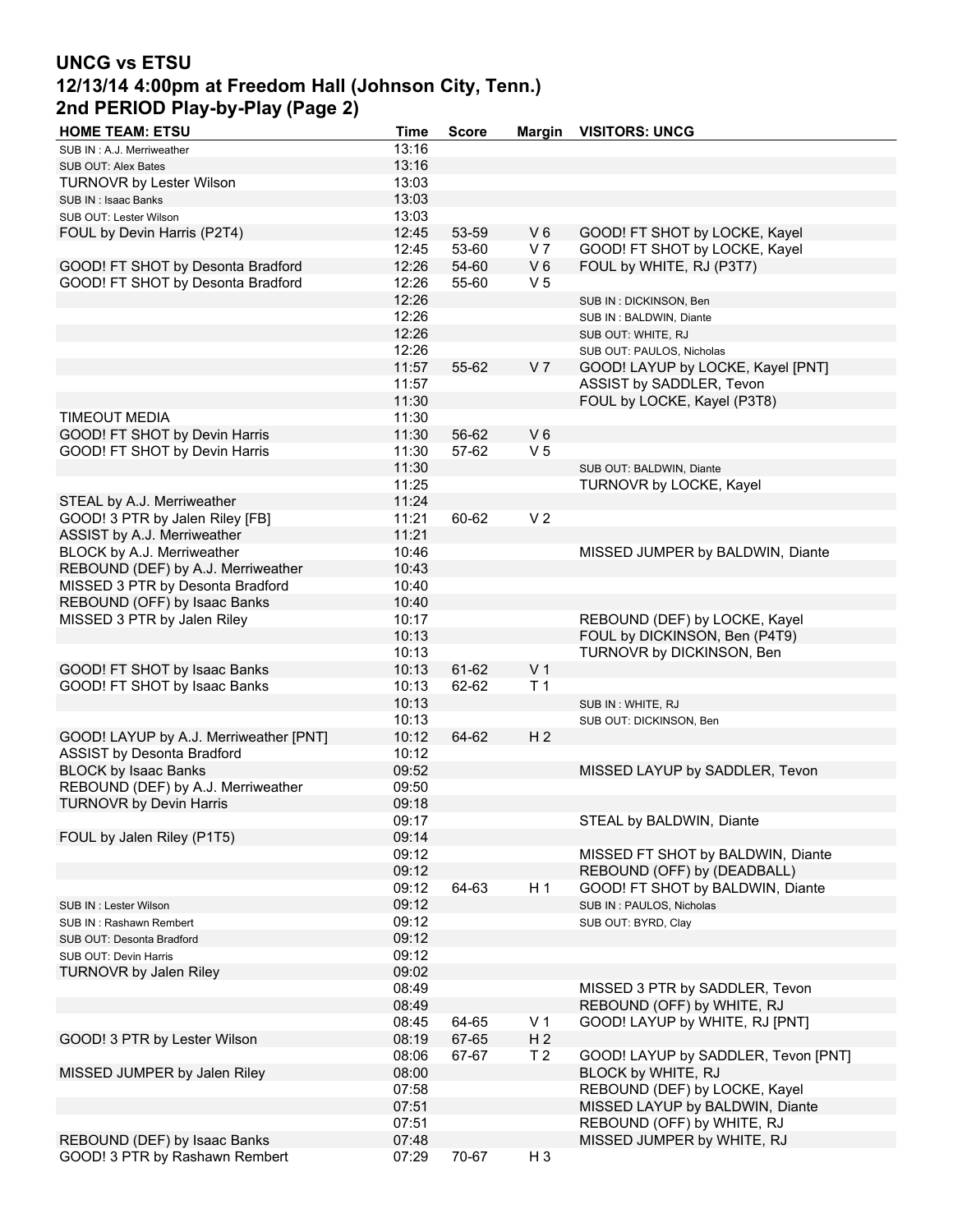# **UNCG vs ETSU 12/13/14 4:00pm at Freedom Hall (Johnson City, Tenn.) 2nd PERIOD Play-by-Play (Page 3)**

| <b>HOME TEAM: ETSU</b>               | <b>Time</b> | <b>Score</b> | Margin         | <b>VISITORS: UNCG</b>                |
|--------------------------------------|-------------|--------------|----------------|--------------------------------------|
| ASSIST by Jalen Riley                | 07:29       |              |                |                                      |
|                                      | 07:03       | 70-69        | H <sub>1</sub> | GOOD! LAYUP by SADDLER, Tevon [PNT]  |
| FOUL by Isaac Banks (P5T6)           | 07:03       |              |                |                                      |
|                                      | 07:03       |              |                | <b>TIMEOUT MEDIA</b>                 |
|                                      | 07:03       | 70-70        | T <sub>3</sub> | GOOD! FT SHOT by SADDLER, Tevon      |
| SUB IN: Alex Bates                   | 07:03       |              |                | SUB IN: BYRD, Clay                   |
| SUB OUT: Isaac Banks                 | 07:03       |              |                |                                      |
| MISSED LAYUP by A.J. Merriweather    | 06:46       |              |                | REBOUND (DEF) by WHITE, RJ           |
|                                      | 06:21       | 70-72        | V <sub>2</sub> | GOOD! JUMPER by SADDLER, Tevon [PNT] |
| MISSED 3 PTR by Jalen Riley          | 06:07       |              |                | REBOUND (DEF) by SADDLER, Tevon      |
|                                      | 05:42       |              |                | MISSED JUMPER by WHITE, RJ           |
|                                      | 05:42       |              |                | REBOUND (OFF) by SADDLER, Tevon      |
|                                      |             |              |                |                                      |
| FOUL by Lester Wilson (P2T7)         | 05:40       |              |                | MISSED FT SHOT by SADDLER, Tevon     |
| REBOUND (DEF) by Lester Wilson       | 05:40       |              |                |                                      |
| MISSED FT SHOT by Lester Wilson      | 05:40       |              |                | FOUL by WHITE, RJ (P4T10)            |
| REBOUND (OFF) by (DEADBALL)          | 05:40       |              |                |                                      |
| GOOD! FT SHOT by Lester Wilson       | 05:40       | 71-72        | V <sub>1</sub> |                                      |
| SUB IN: Devin Harris                 | 05:40       |              |                | SUB IN: BALDWIN, Diante              |
| SUB IN: Desonta Bradford             | 05:40       |              |                | SUB OUT: WHITE, RJ                   |
| SUB IN: Petey McClain                | 05:40       |              |                |                                      |
| SUB OUT: A.J. Merriweather           | 05:40       |              |                |                                      |
| SUB OUT: Lester Wilson               | 05:40       |              |                |                                      |
| SUB OUT: Jalen Riley                 | 05:40       |              |                |                                      |
|                                      | 05:30       |              |                | TURNOVR by PAULOS, Nicholas          |
| MISSED 3 PTR by Devin Harris         | 05:07       |              |                | REBOUND (DEF) by BYRD, Clay          |
|                                      | 04:36       | 71-75        | V <sub>4</sub> | GOOD! 3 PTR by PAULOS, Nicholas      |
|                                      | 04:36       |              |                | ASSIST by BALDWIN, Diante            |
| GOOD! LAYUP by Rashawn Rembert [PNT] | 04:10       | 73-75        | V <sub>2</sub> |                                      |
|                                      | 03:53       |              |                | <b>TIMEOUT MEDIA</b>                 |
|                                      | 03:53       |              |                |                                      |
|                                      |             |              |                | SUB IN: WHITE, RJ                    |
|                                      | 03:53       |              |                | SUB OUT: BALDWIN, Diante             |
| REBOUND (DEF) by Petey McClain       | 03:32       |              |                | MISSED JUMPER by SADDLER, Tevon      |
| MISSED JUMPER by Desonta Bradford    | 03:07       |              |                | REBOUND (DEF) by WHITE, RJ           |
|                                      | 02:48       | 73-77        | V <sub>4</sub> | GOOD! JUMPER by WHITE, RJ [PNT]      |
| <b>TIMEOUT TEAM</b>                  | 02:38       |              |                |                                      |
| SUB IN: Lester Wilson                | 02:38       |              |                |                                      |
| SUB IN: A.J. Merriweather            | 02:38       |              |                |                                      |
| SUB IN: Jalen Riley                  | 02:38       |              |                |                                      |
| SUB OUT: Devin Harris                | 02:38       |              |                |                                      |
| SUB OUT: Alex Bates                  | 02:38       |              |                |                                      |
| SUB OUT: Desonta Bradford            | 02:38       |              |                |                                      |
| MISSED 3 PTR by Lester Wilson        | 02:35       |              |                | REBOUND (DEF) by PAULOS, Nicholas    |
| REBOUND (DEF) by Petey McClain       | 02:03       |              |                | MISSED 3 PTR by BYRD, Clay           |
| MISSED 3 PTR by Jalen Riley          | 01:54       |              |                | REBOUND (DEF) by PAULOS, Nicholas    |
| REBOUND (DEF) by (TEAM)              | 01:19       |              |                | MISSED 3 PTR by BYRD, Clay           |
|                                      | 01:15       |              |                | SUB IN: BALDWIN, Diante              |
|                                      | 01:15       |              |                | SUB OUT: BYRD, Clay                  |
| MISSED 3 PTR by Rashawn Rembert      | 01:06       |              |                | REBOUND (DEF) by (TEAM)              |
|                                      | 01:03       |              |                |                                      |
| SUB IN: Desonta Bradford             |             |              |                |                                      |
| SUB OUT: Lester Wilson               | 01:03       |              |                |                                      |
| FOUL by A.J. Merriweather (P2T8)     | 00:41       | 73-78        | V <sub>5</sub> | GOOD! FT SHOT by WHITE, RJ           |
|                                      | 00:41       | 73-79        | $V_6$          | GOOD! FT SHOT by WHITE, RJ           |
| SUB IN: Lester Wilson                | 00:41       |              |                |                                      |
| SUB OUT: Petey McClain               | 00:41       |              |                |                                      |
| MISSED 3 PTR by Jalen Riley          | 00:26       |              |                |                                      |
| REBOUND (OFF) by A.J. Merriweather   | 00:26       |              |                |                                      |
| MISSED 3 PTR by Rashawn Rembert      | 00:21       |              |                | REBOUND (DEF) by WHITE, RJ           |
| FOUL by Jalen Riley (P2T9)           | 00:18       |              |                | MISSED FT SHOT by WHITE, RJ          |
| REBOUND (DEF) by A.J. Merriweather   | 00:18       |              |                |                                      |
| MISSED LAYUP by Jalen Riley          | 00:10       |              |                |                                      |
| REBOUND (OFF) by Lester Wilson       | 00:10       |              |                |                                      |
|                                      |             |              |                |                                      |